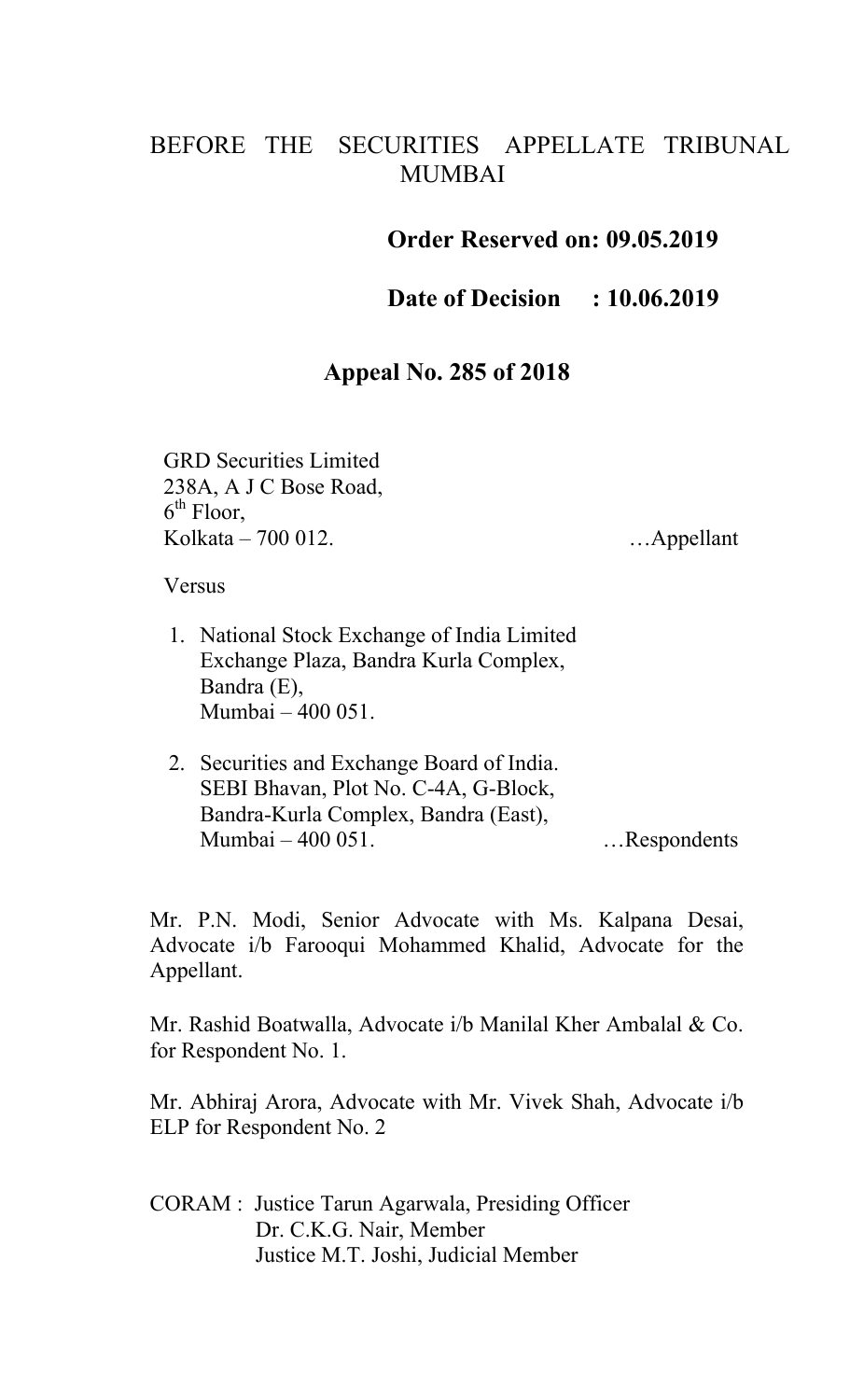Per : Dr. C.K.G. Nair, Member

1. This appeal is filed challenging the decision of the Disciplinary Action Committee ('DAC' for short) of the National Stock Exchange of India Limited ('NSE' for short) dated July 20, 2018 whereby the review application of the appellant was rejected. Consequently, the earlier decision of the DAC dated February 8, 2018 which directed the appellant to pay a penalty of Rs. 2,05,43,900/- and face suspension of one trading day in the currency derivative segment of the Exchange stood confirmed.

2. The appellant is a member broker in the Capital Market (CM), Futures and Options (F&O) and Currency Derivatives (CD) segments of the NSE. During a regular inspection of the books and records of the appellant for the calendar year 2016 in February 2017 NSE noticed that the appellant falsely reported margin amounting to Rs. 2,05,43,947/- in the CD segment in respect of two clients on two occasions on April 26, 2016 and June 21, 2016. Accordingly, DAC in its meeting held on January 12, 2018, after considering the oral and written submissions of the appellant, imposed a monetary penalty to the tune of Rs. 2,05,43,900/- and suspension of one trading day in the CD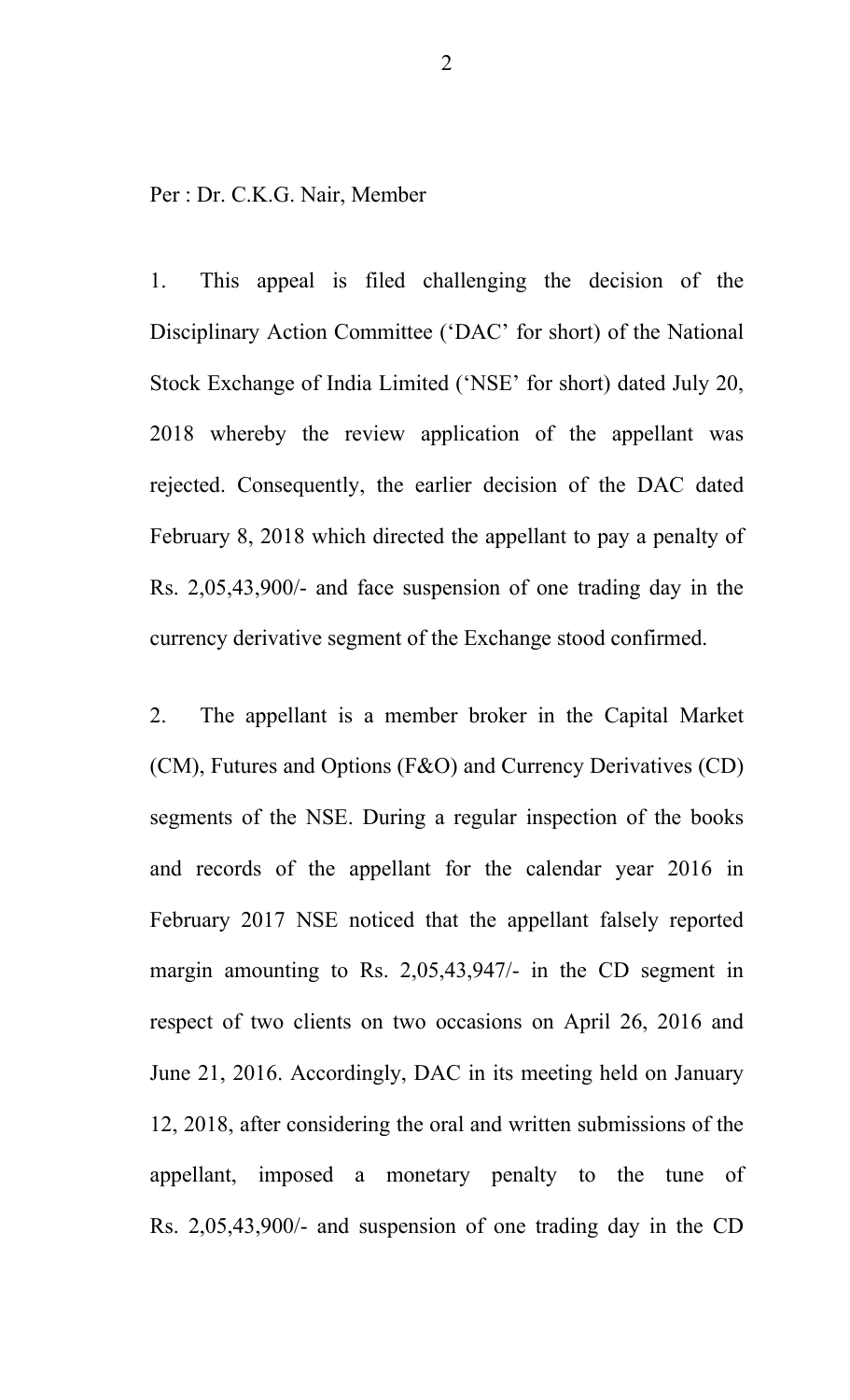segment after giving three weeks' notice. This was communicated to the appellant on February 8, 2018. This matter came up in appeal before this Tribunal which quashed the said order passed by the DAC of NSE on March 1, 2018 and directed the appellant to file a review application before the DAC. The order impugned in this appeal is issued by the DAC of NSE further to giving another opportunity of personal hearing to the appellant and considering their written submissions.

3. Shri P.N. Modi, the learned senior counsel for the appellant submitted that the alleged violations relate to delayed crediting of margin money collected from the clients. It is a technical mistake happened due to factors beyond the control of the appellant. For instance, in the case of the first alleged violation in respect of client Monotype India Ltd. the client had given cheuqes for Rupees One crore before trading on June 21, 2016. However, on account of a death in their family, on June 22, 2016 this client requested not to deposit the cheque for sometime, which is on record. Since the price moved in the expected direction there was no margin required on  $T + 5<sup>th</sup>$  day and hence no false reporting in the matter.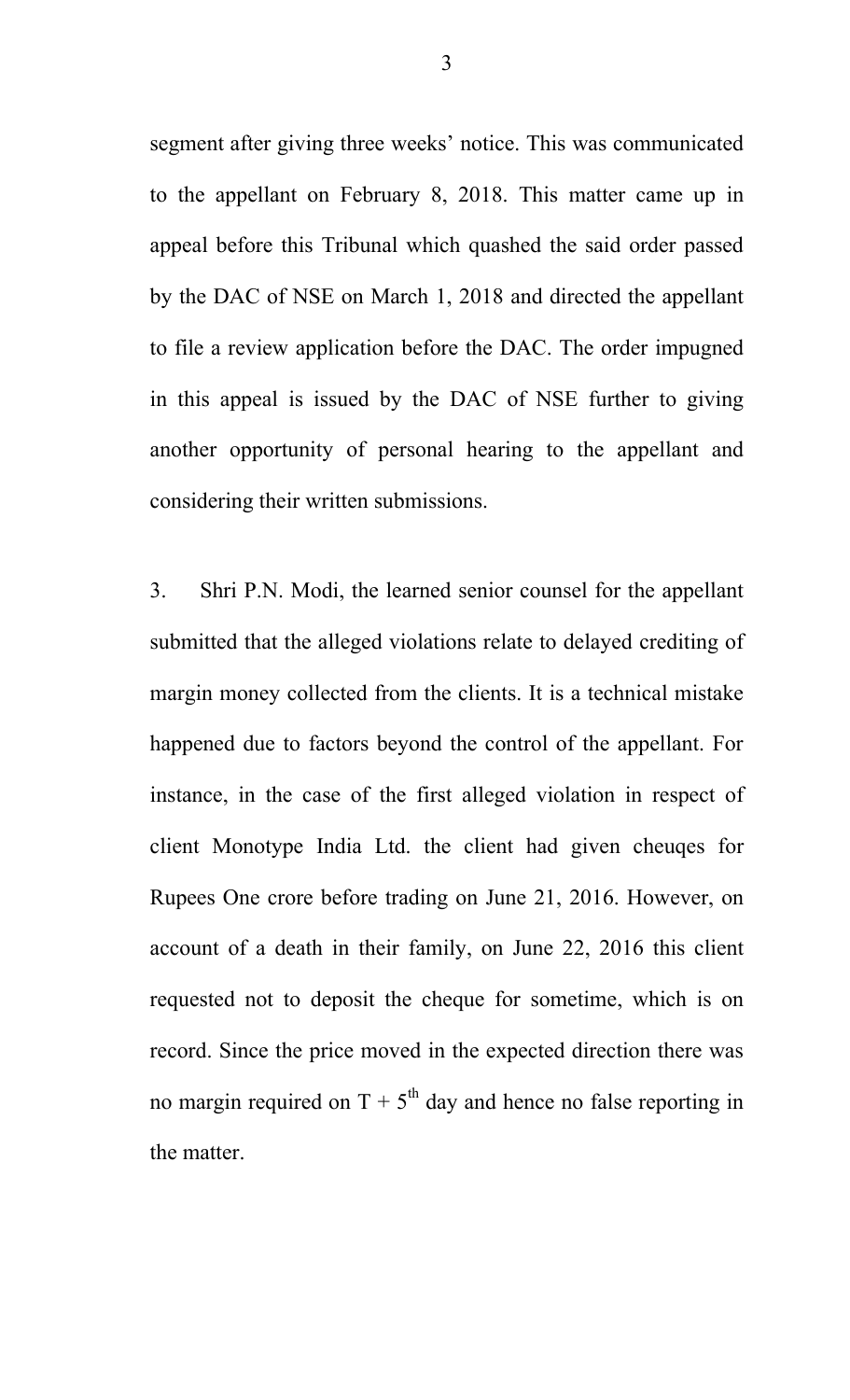4. In the case of the second client as well cheques worth Rs. 65 lakh and 70 lakh were given by the client Viswakarma Metalicks Pvt. Ltd.. There was an inadvertent delay in depositing the cheques. However, the cheque was deposited on the  $T + 5$  day and the same was cleared on the next day i.e. one day later. So it was again a technical error. It was also submitted that on account of these technical faults of the appellant no settlement issues happened nor the market was affected in any way.

5. It was further contended by the learned senior counsel for the appellant that though based on these factors this Tribunal had remanded the matter to DAC for reconsideration, the DAC did not apply its mind and has taken shelter behind SEBI circular dated August 10, 2011 and held that in view of the said circular the DAC has no discretion available with it in the matter once violation is established. The learned senior counsel contended that this stand is contrary to the Rules of the respondent NSE, particularly Rule 17 which states as follows:-

## *"Reconsideration / Review*

*(17) Subject to the provisions of the Securities Contracts (Regulation) Rules, 1957 the relevant authority may of its own motion or on appeal by the trading member concerned within 90 days from the date* 

4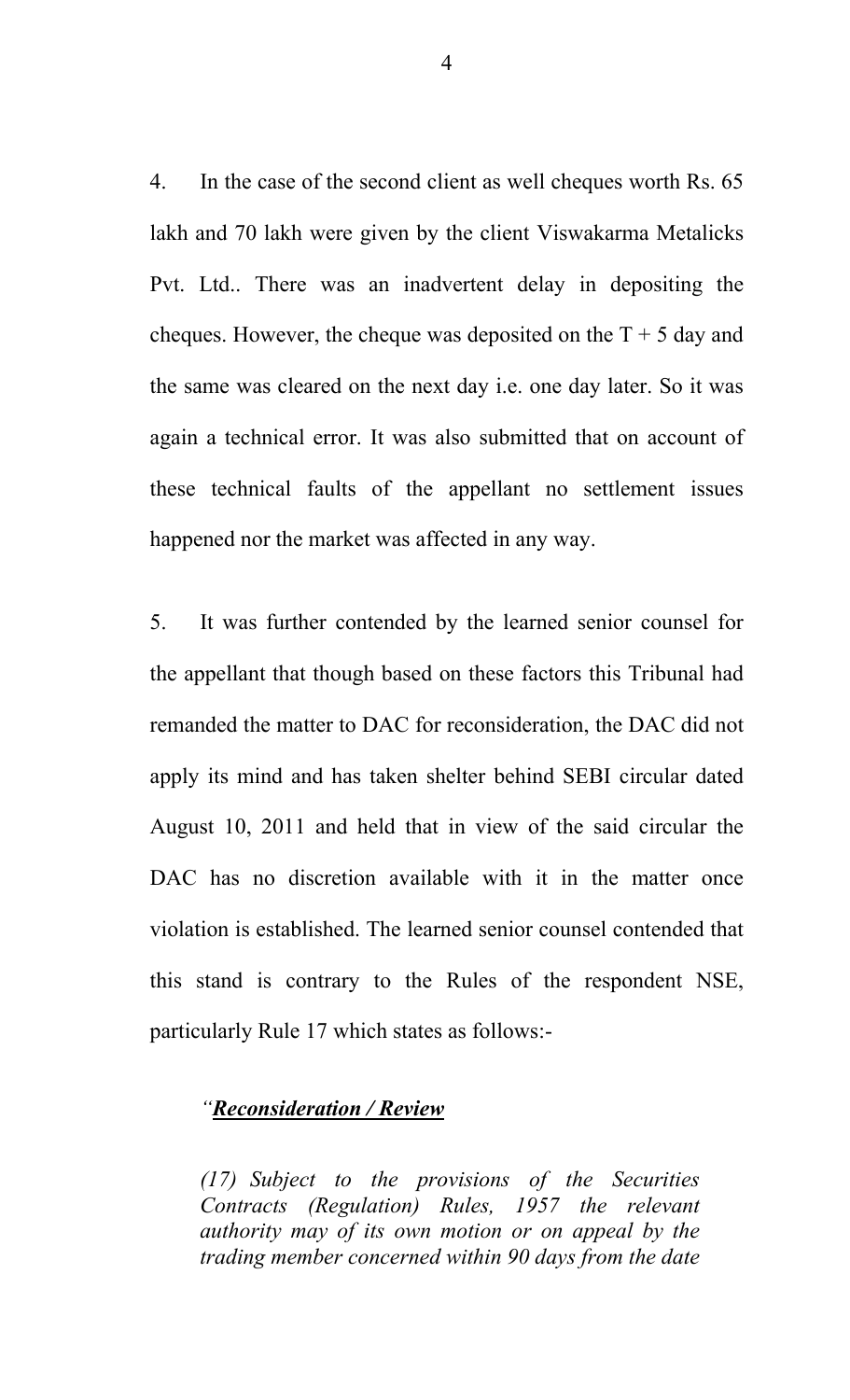*of communication of decision of the relevant authority to the member reconsider and may rescind, revoke or modify its resolution withdrawing all or any of the membership rights or fining, censuring or warning any trading member. In a like manner the relevant authority may rescind, revoke or modify its resolution expelling or suspending any trading member."*

6. It was further submitted by the learned senior counsel that the appellant has been a broker for a long time and there has been no prior violation since 2011, nor any further violation during the year 2017, is found. Moreover, the brokerage earned by the appellant in the CD segment during the financial year 2016-17 was only about Rs. 3.1 lakh and the penalty imposed is more than Rs. 2.05 crore which is not only extremely harsh and disproportionate but if the appellant is obligated to pay such an amount there is no option other than closing down the business since such a hefty amount of penalty is beyond the reach of the appellant. In view of this the appellant sought to quash the impugned order treating it as a merely technical violation or alternatively reduce the amount of penalty to a modest sum.

7. Shri Rashid Boatwalla, learned counsel for the respondent no. 1 NSE, on the other hand, submitted that as per circular of SEBI dated August 10, 2011 the respondent NSE has no discretion which has been stated upfront in the impugned order by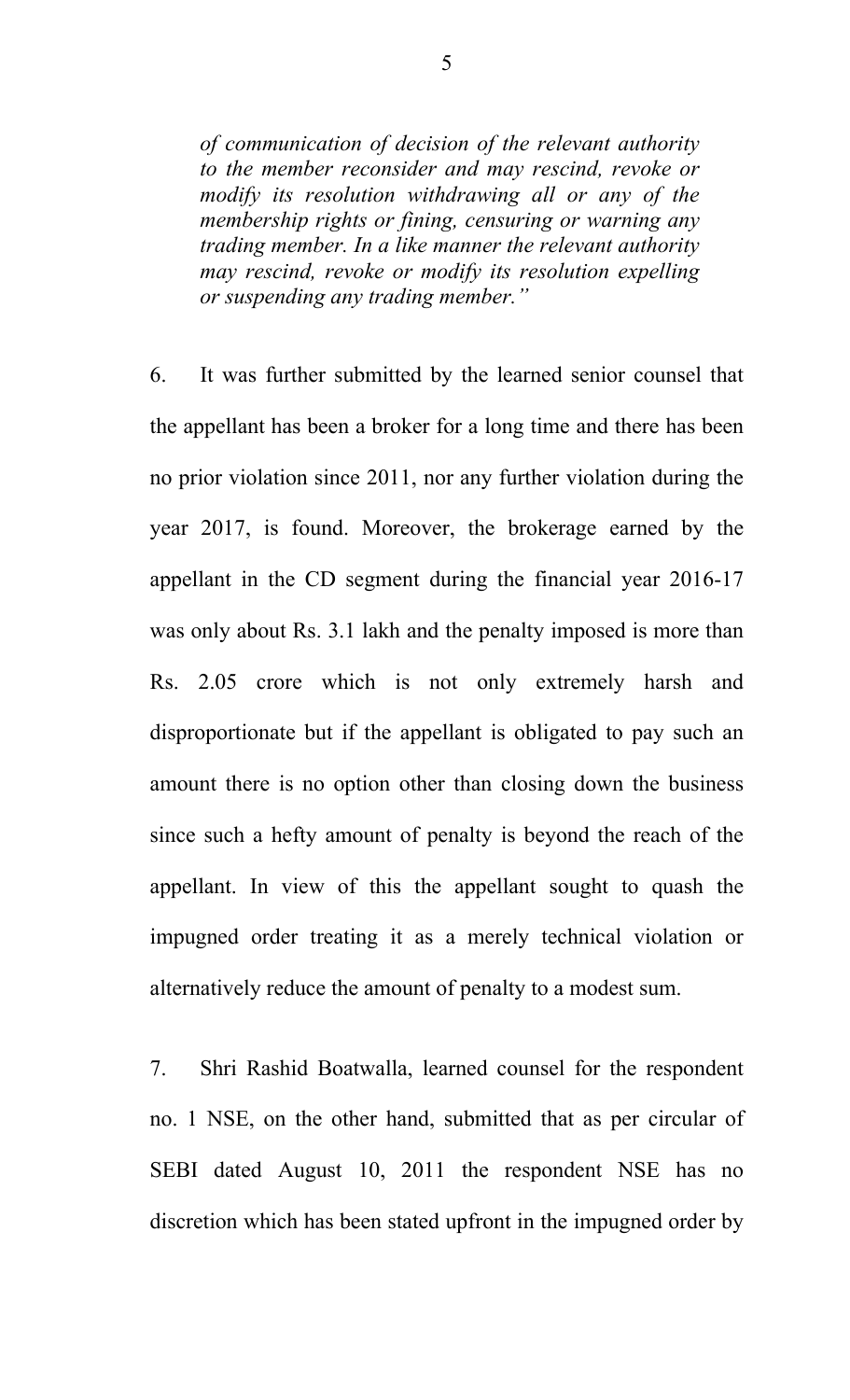the DAC. The said circular has been issued by SEBI to all Stock Exchanges after consultation with the Stock Exchanges which, inter alia, states as follows:-

*"If during inspection it is found that a member has reported falsely the margin collection from clients, the member shall be penalized 100% of the falsely reported amount along with the suspension of trading for one day in that segment.* 

*This circular is issued in exercise of powers conferred under Section 11(1) of the Securities and Exchange Board of India Act, 1992 read with Section 10 of the Securities Contracts (Regulation) Act, 1956 to protect the interests of investors in securities and to promote the development of, and to regulate the securities market."*

8. It was further submitted by the learned counsel for the respondent NSE that the appellant has given different reasons for the same delayed collection of margin in respect of the client Viswakarma Metalicks Pvt. Ltd. For instance, in their communication dated June 12, 2017 it was submitted that cheques of Rs. 65 lakh and Rs. 70 lakh were 'unfortunately misplaced from the office premises.' Vide letter dated January 12, 2018 it was stated that the cheque of Rs. 70 lakh was 'unsigned' as the client was travelling and cheque of Rs. 65 lakh was cleared one day late 'due to late deposit in the bank.' Further, vide letter dated March 15, 2018 it was stated that cheque of Rs. 70 lakh was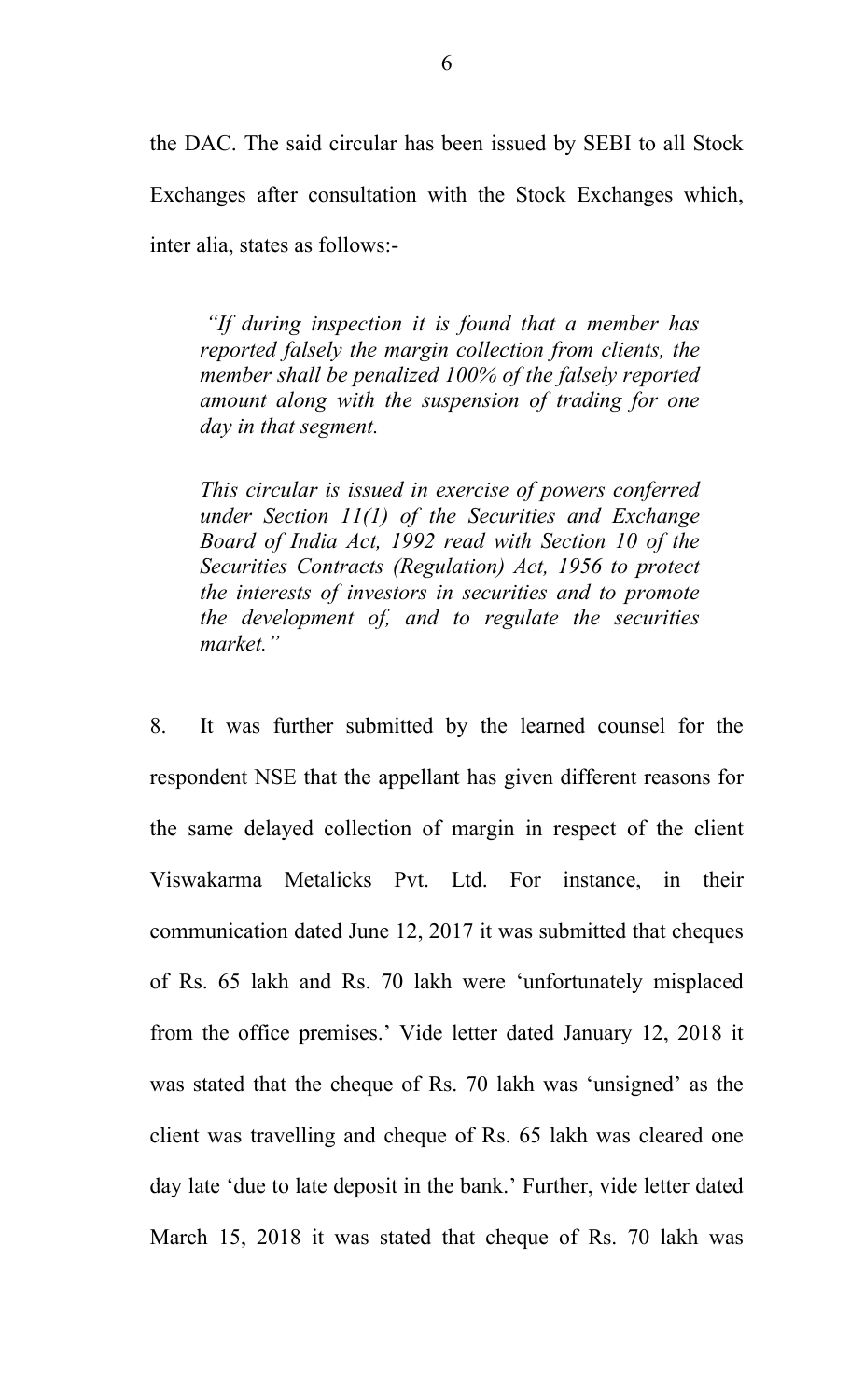deposited on  $T + 11<sup>th</sup>$  day 'due to issue with signature.' These inconsistent statements from the side of the appellant reduced the veracity of the submissions.

9. Since this Tribunal noted that irrespective of the amount of margin involved or the number of instances of violations involved, the SEBI circular dated August 10, 2011 directs imposition of 100% of the falsely reported margin as penalty along with suspension of one day trading, on the direction of this Tribunal SEBI was also impleaded as Respondent No. 2, inorder to ascertain the stand of SEBI on this matter. SEBI vide affidavit dated October 31, 2018 reiterated their stand as in the circular. In addition SEBI submitted that as per the communication dated October 4, 2018 of NSE, suspension of a trading member is not initiated if the instance of false reporting is less than 5% of the margin required to be collected and value of false reporting is less than Rs. 5 lakh. Since the present matter does not meet these criteria penalty of 100% margin and one day suspension imposed on the appellant is as per law.

10. We do not agree with the contentions of the appellant that it was only a technical violation. It is quite evident from the facts that though cheques may have been received from the clients the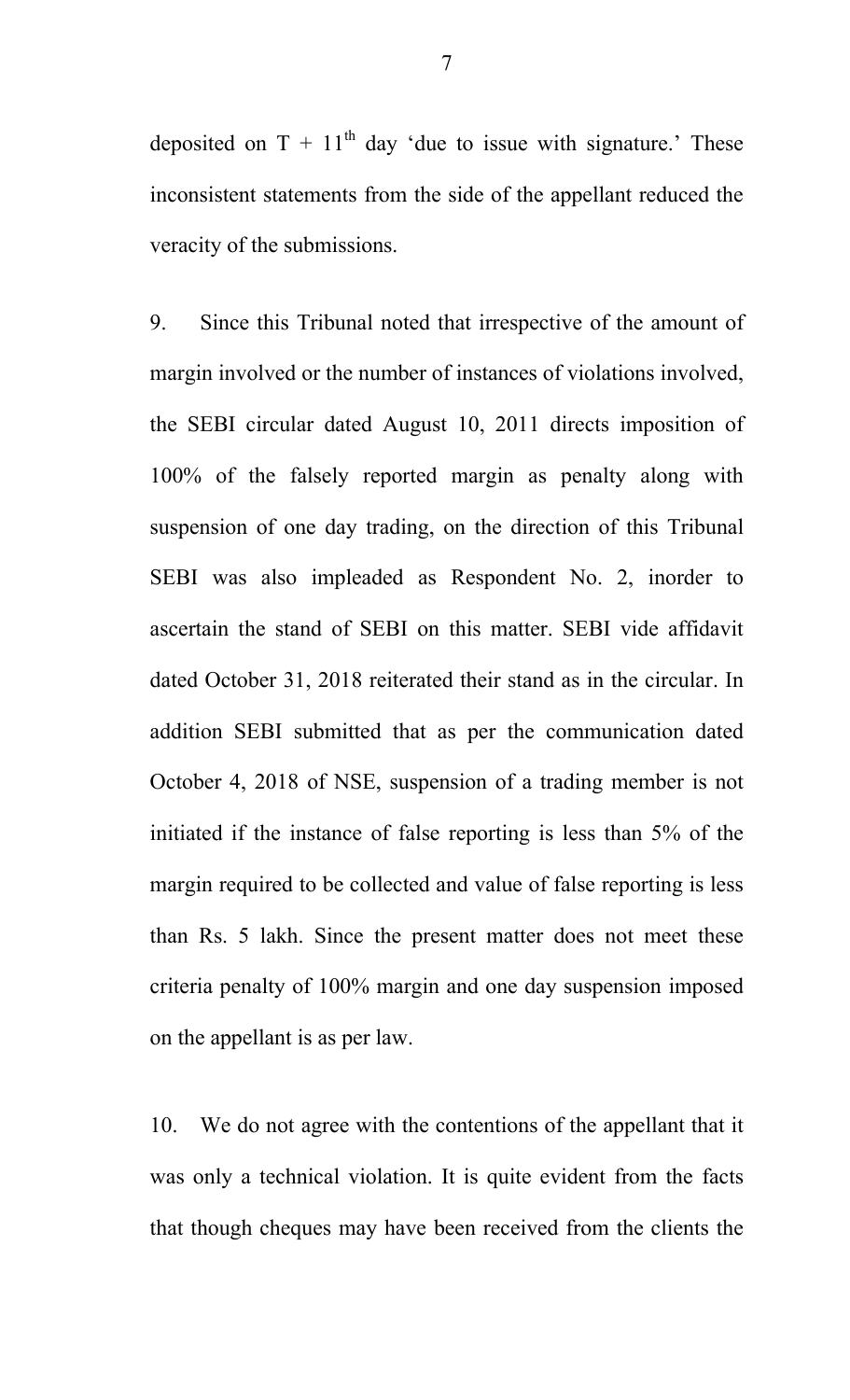appellant had not credited these amounts to the account upfront which is a basic requirement of margin collection from clients. Moreover in respect of client Monotype India it is not even clear whether the margin was ever collected. The submission that margin requirement as on  $T + 5$ , not as on the trading day, is what is relevant is not correct and hence not admissible. Upfront collection of margin is an important mechanism for ensuring prompt settlement and in promoting market integrity. As such any explanation to the contrary is not sustainable.

11. However, we are not able to agree with the stand of SEBI and NSE that no discretion in imposition penalty can be exercised, once a violation is established. The Circular issued by SEBI dated August 10, 2011 specifies different percentages of penalty with respect to short-collection / non-collection of margins from clients in equity and currency derivatives segment. While it specifies small proportion of 5% to 10% of margin short fall as penalty for non-reporting, it specifies that 100% of the short-collection shall be imposed as penalty. If such violation is noticed at the time of inspection then in addition to 100% penalty one day suspension has to be imposed. The said circular does not differentiate between situations involving upfront collection of cheques but late depositing or late crediting of the said amount and no upfront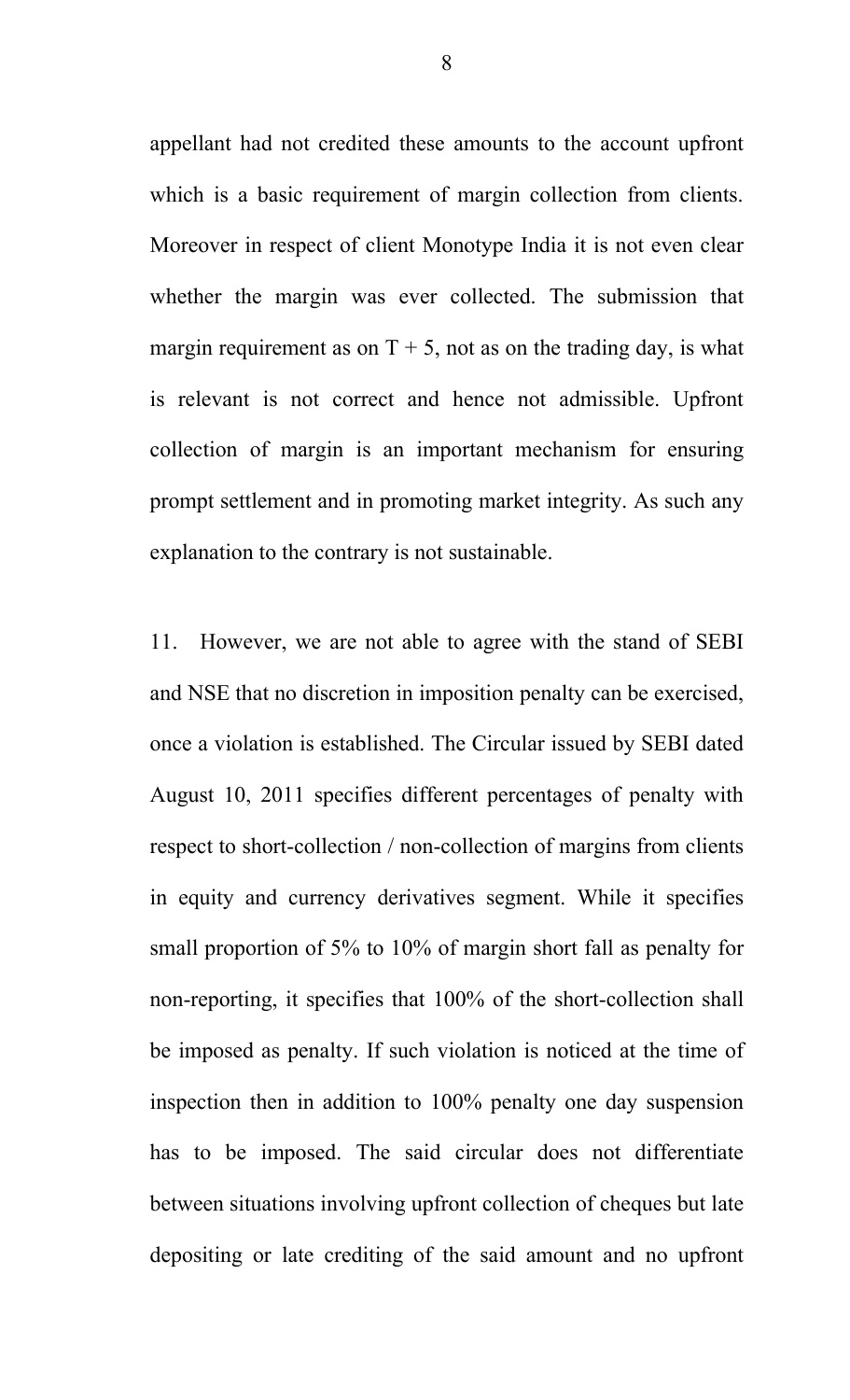collection at all and hence suffers from the proportionality principle. In order to incorporate proportionality, as is provided for small percentages of short falls in margin collection in the same circular itself, the word 'shall' in the circular has to be read as 'may' as it would enable the Exchange authorities to distinguish between no collection of margin at all and delayed collection of margin, particularly, in situations like no impact on the settlement or market at all. Accordingly, we are unable to agree with the interpretation of the spirit of the circular provided by SEBI as well as NSE. First of all Rule 17 of the NSE Rules quoted in paragraph 5 of this order clearly states that "the relevant authority has the power to reconsider and may rescind, revoke or modify its resolution withdrawing all or any of the membership rights or fining, censuring or warning any trading member. In a like manner the relevant authority may rescind, revoke or modify its resolution expelling or suspending any trading member. The relevant authority may modify its resolution expelling or suspending any trading member." These Rules are made under the Securities Contracts (Regulations) Act, 1956 (SCRA) and the SEBI Circular dated August 10, 2011 is issued under both SEBI Act and SCRA. Further, proportionality is a basic principle to be adhered to while interpreting any provisions relating to

9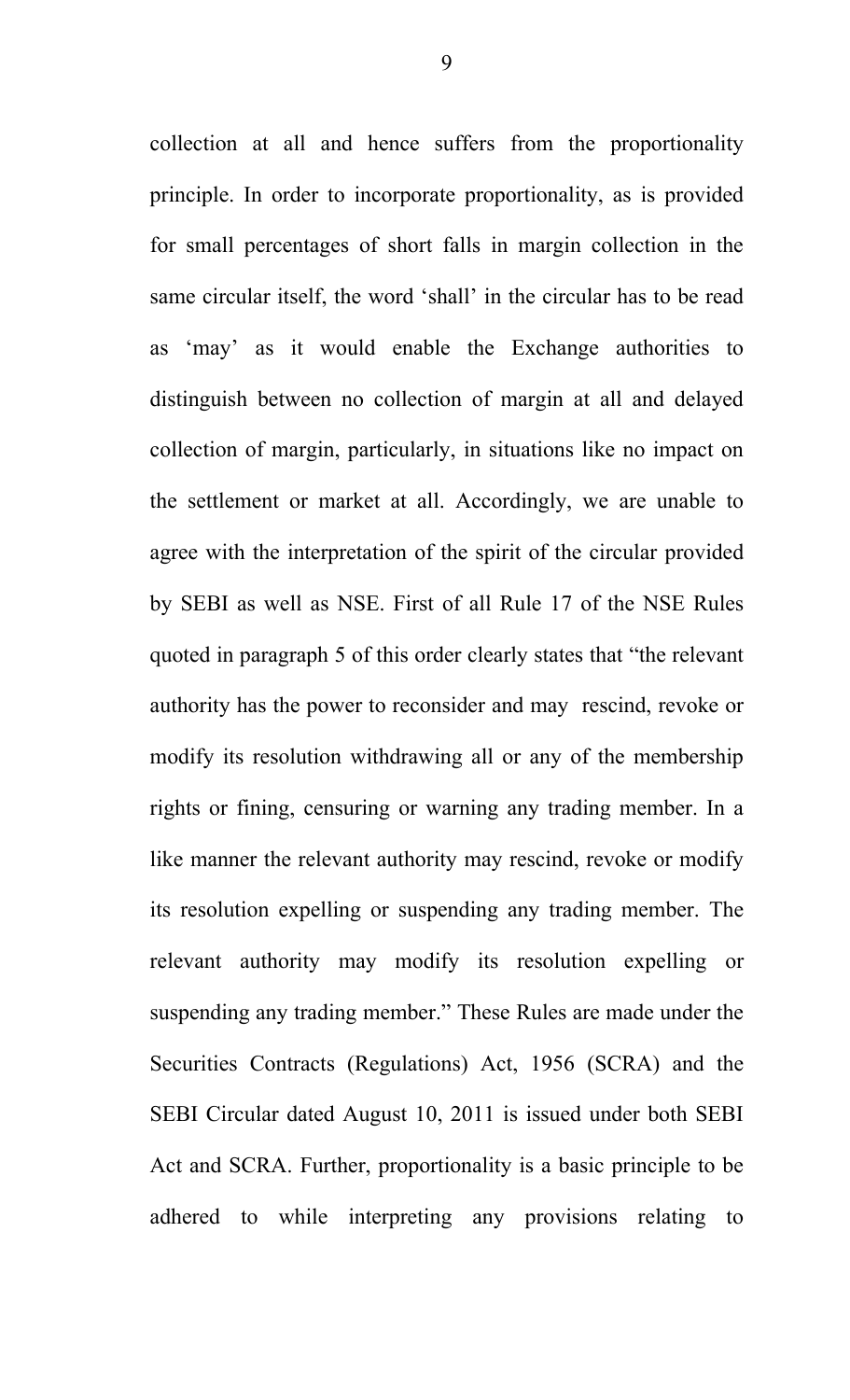punishment where the consequences are serious. In the instant case the violation is not in collecting the margin per se from the clients upfront but in delayed crediting of margin money. Delayed crediting of margin and not collecting the margin are not the same and has different consequences and cannot be treated on par. It is not in dispute here that the margin had been received by the appellant in the form of cheques; delay happened only in crediting the said amount to the account. This is quite different from not collecting the margin at all. It cannot be the intention of the law to treat both these situations identical when it comes to imposing a penalty. Penal consequences have to follow proportionality. It is also a matter of record that due to delayed collection no further consequences like a settlement failure has happened though it can be argued that post-events cannot be a ground as violation itself, irrespective of what happens thereafter, is the ground for imposing penalty. Though this argument is correct one cannot be totally oblivious to the post-event scenario from a proportionality angle. Therefore a violation which leads to a complete failure of the market or market integrity and a violation which has no impact on the market need to be distinguished in interpreting proportionality.

12. In this matter before us the penalty imposed is Rs. 2,05,43,900/- and suspension from trading in the Currency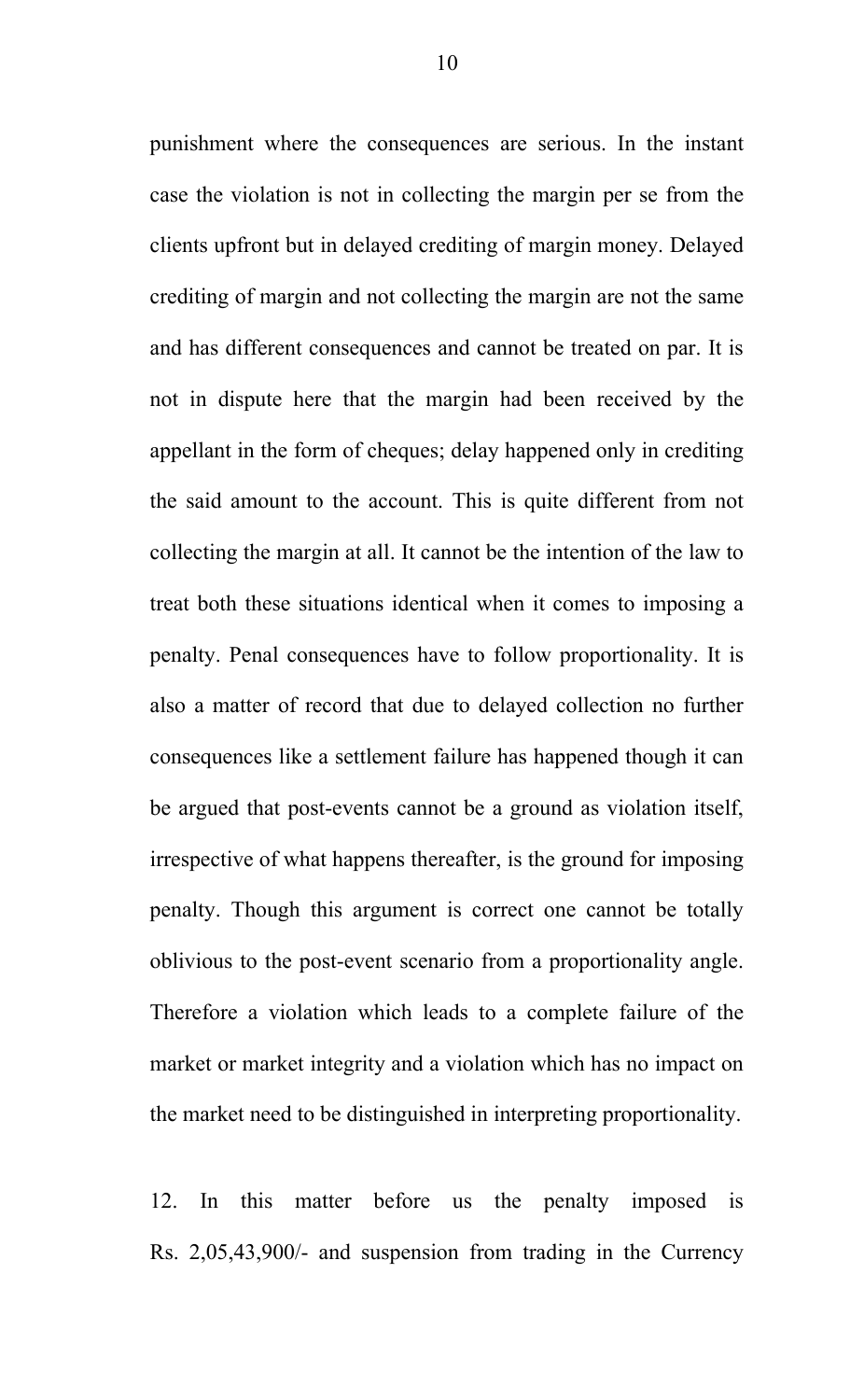Derivatives segment for one day. The appellant before us submits that the annual income from brokerage from CD segment is only to the tune of about Rupees three lakh which is not disputed. While we totally agree that upfront collection of margin is an important regulatory tool to safeguard market integrity, at the same time we are equally concerned with proportionality while imposing a penalty of a very heavy amount which can completely ruin an entity for a single violation. It is an undisputed fact that the appellant has not committed any other violation. While the SEBI circular is quite mechanical in directing the Exchanges to impose a fixed penalty, the Exchange Rules provide for an appeal / review and empowers the authority to review / rescind / reconsider the penalty imposed. Given these factors we are of the considered view that based on the facts and circumstances of the present matter, the law has to be interpreted in its spirit invoking proportionality.

13. Though we are inclined to reduce the penalty given these facts, the penalty has to be in tune with the violation. The appellant's submission that brokerage from the CD segment is only just over Rs. 3 lakh is incomplete since it has not disclosed the total earnings including that from other segments of the market. Moreover, it is imperative to underscore the importance of